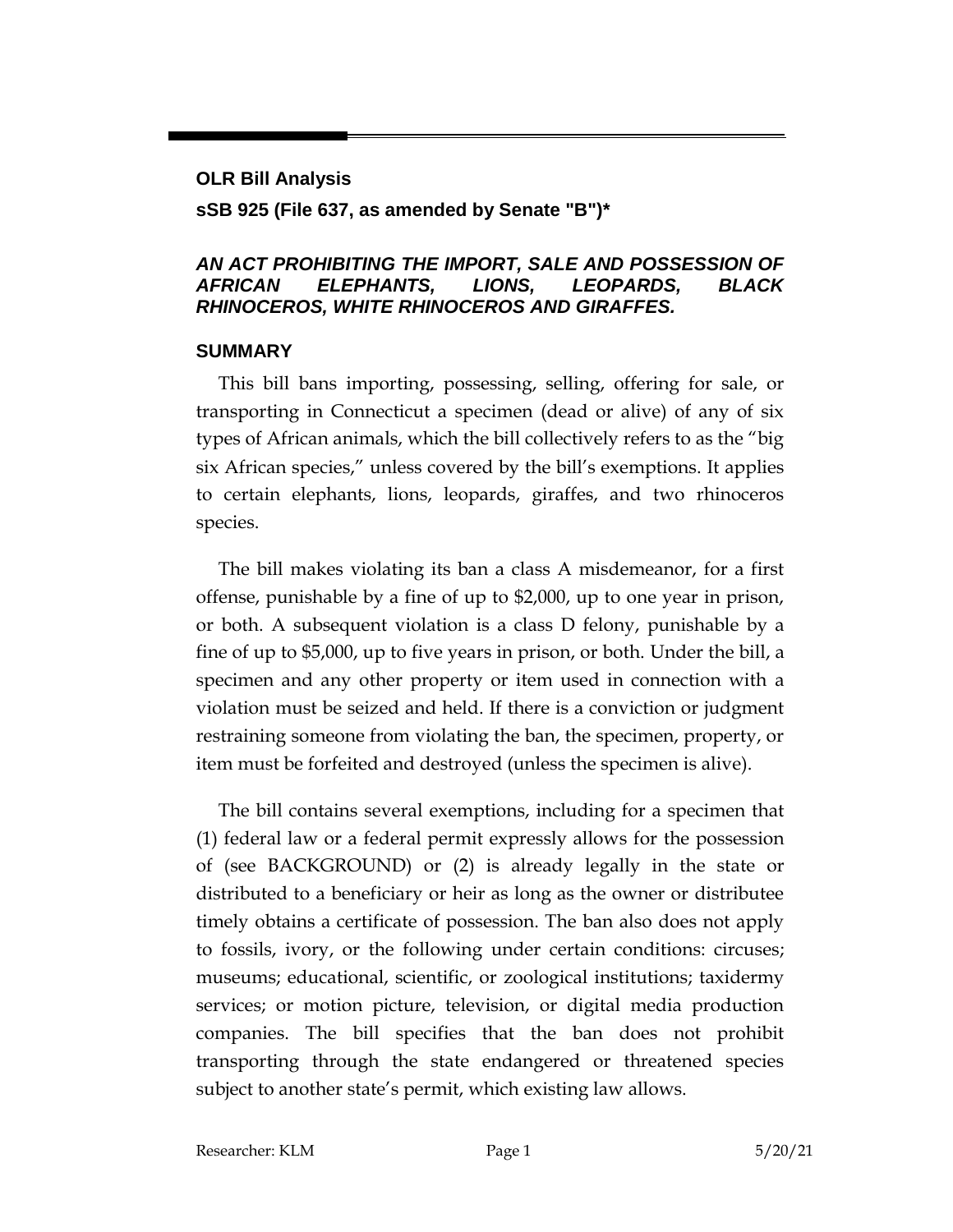\*Senate Amendment "B" (1) replaces the underlying bill's graduated penalty structure (see *Legislative History*, below); (2) adds the exemptions for (a) lawfully possessing a specimen under a federal law or permit, (b) taxidermy services, and (c) tax exempt educational or scientific institutions for research purposes; and (3) allows museums and institutions to transfer specimens to certain tax-exempt entities.

EFFECTIVE DATE: October 1, 2021

#### **SCOPE OF BAN**

#### *Species Covered*

The ban applies to any specimen of any of the following six species:

- 1. African elephant (loxodonta Africana),
- 2. African lion (panthera leo),
- 3. African leopard (panthera pardus pardus),
- 4. African giraffe (giraffa camelopardalis),
- 5. Black rhinoceros (diceros bicornis), and
- 6. White rhinoceros (ceratotherium simum cottoni).

A specimen generally includes any part, product, or offspring of the species, whether dead or alive, including part of a manufactured or food product (see *Exemptions*, below).

### *Exemptions*

*Federally Authorized Possession.* The bill allows possessing a specimen of one of the big six African species if a federal law or permit expressly authorizes it (see BACKGROUND).

**Fossils and Ivory.** The bill's ban does not apply to fossils or ivory.

*Individuals, Museums, and Educational or Scientific Institutions.* The bill also exempts from the ban, if federal law does not prohibit it, a specimen that is: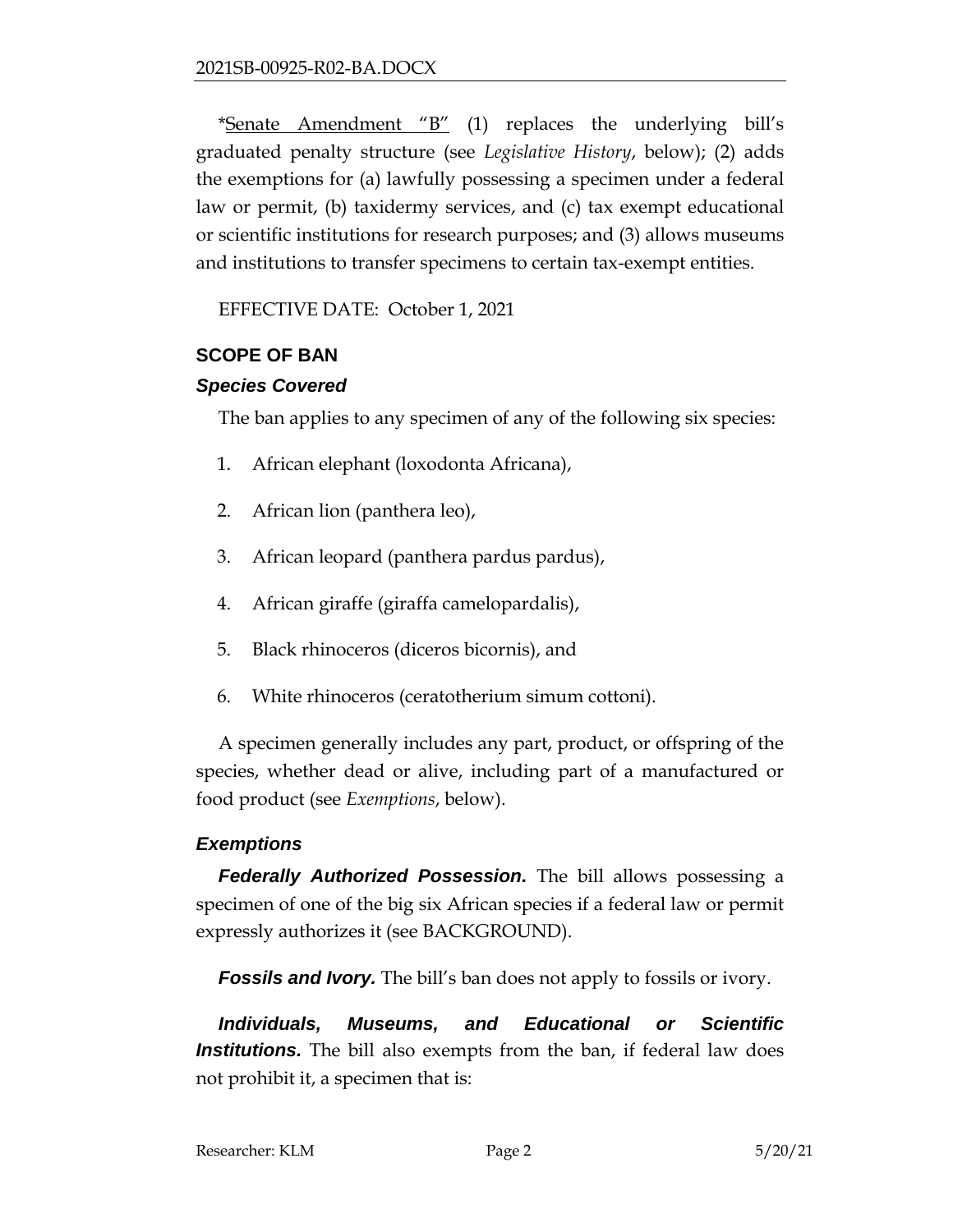- 1. located or possessed in Connecticut before October 1, 2021, and whose legal owner obtains a certificate of possession from the Department of Energy and Environmental Protection (DEEP) within the 180 days after that date;
- 2. distributed directly to a legal beneficiary of a trust or to a legal heir who obtains a certificate of possession from DEEP within 180 days after receiving the specimen;
- 3. (a) to be used by a zoological institution for educational purposes or (b) part of a collection of a museum or an educational or scientific institution with a federal educational or scientific tax exemption, as long as it is not subsequently sold, offered for sale, traded, bartered, or distributed to another party that is not a tax exempt museum or educational or scientific institution; or
- 4. imported to Connecticut by a tax exempt educational or scientific institution for research purposes.

For a transfer to a legal beneficiary or heir to be exempt, the specimen must also have been located or possessed by the decedent before October 1, 2021, and the beneficiary or heir may not then sell or offer the specimen for sale, or trade, barter, or distribute it to someone else.

*Taxidermy Services.* Unless prohibited by federal law, the bill allows possessing a big six African species specimen in the state if it is for performing taxidermy services. However, for the exemption to apply, the specimen must be removed from the state within 14 days after the services' completion.

*Zoos, Circuses, and Production Companies.* The bill does not apply to zoological institutions or circuses when they import, transport, or possess live big six African species.

The bill also specifies that its ban does not apply to the exhibition, purchase, transport, or use of these animals in a motion picture,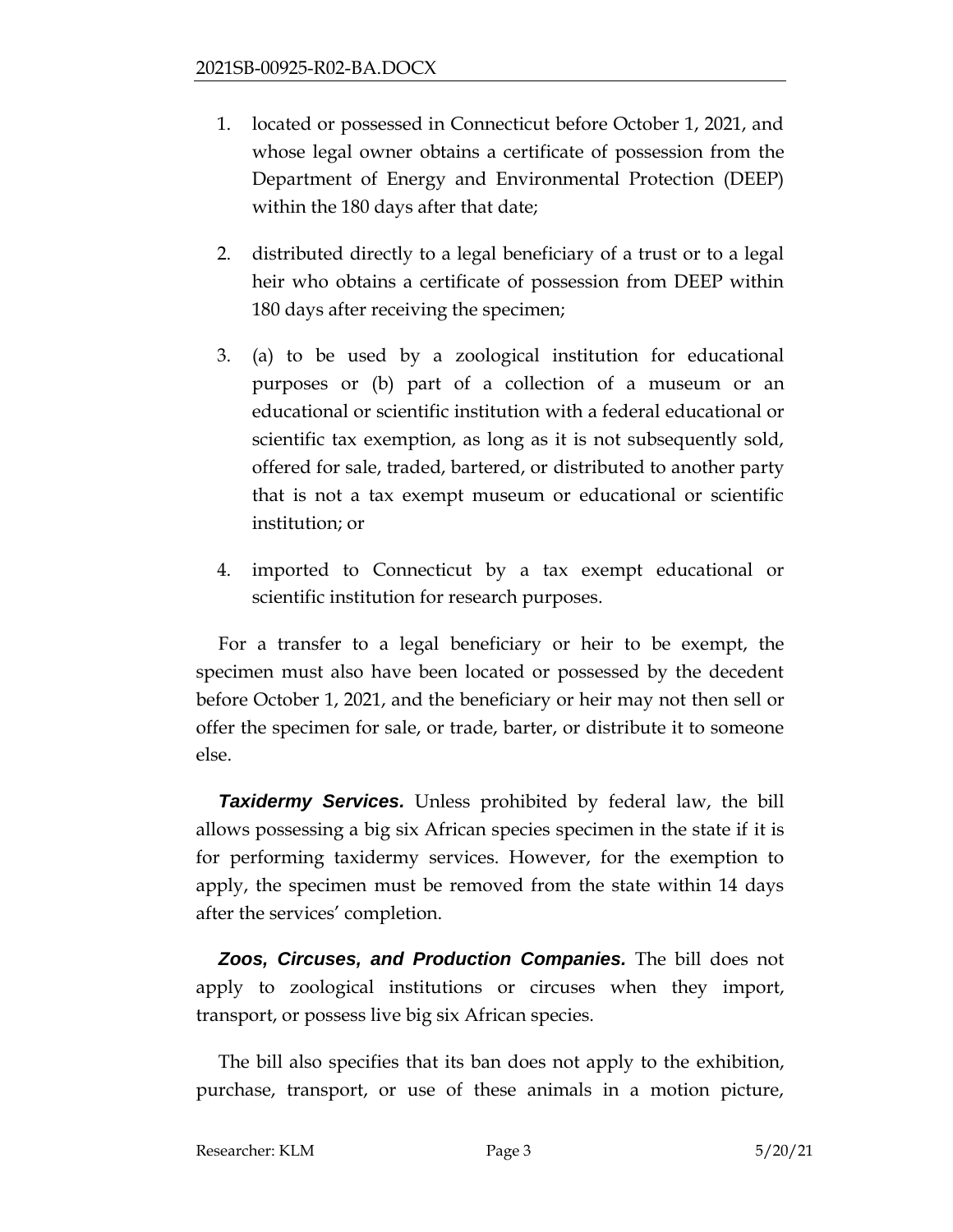television, or digital media production if the involved production company employs or contracts with a federally licensed dealer or exhibitor or a federally registered carrier, intermediate handler, or unlicensed exhibitor.

By law, these dealers and exhibitors must meet U.S. Department of Agriculture (USDA) standards for humanely handling, caring for, treating, and transporting animals (7 U.S.C. § 2143). Carriers and intermediate handlers must follow USDA requirements for accepting animals for transport, such as documentation, transport conditions, and delivery notification (9 C.F.R. § 3.136).

#### **ENFORCEMENT**

Beginning October 1, 2021, any law enforcement officer may enforce the bill's provisions, including executing warrants to search for and seize a banned specimen.

The bill requires (1) seizing the specimen and any other property or item used in connection with violating the ban and (2) holding them pending any criminal proceeding. In the proceeding, the bill allows secondary evidence, such as photographs, to be admissible as evidence to the same extent as the banned specimen.

Under the bill, any specimen, property, or other item that is seized, must be forfeited if there is a conviction or a judgment restraining someone from violating the ban. The specimen (unless alive), property, or item must also be destroyed.

#### **BACKGROUND**

#### *Federal and International Law on Animal Trade*

The United States regulates the trade of the species covered by the bill, except the African giraffe, through the Convention on International Trade in Endangered Species of Wild Fauna and Flora (CITES) and laws such as the Endangered Species Act (16 U.S.C. § 1531 *et seq.*). Specifically, trade of the species requires permits at a minimum.

CITES is an international treaty under which governments agree to